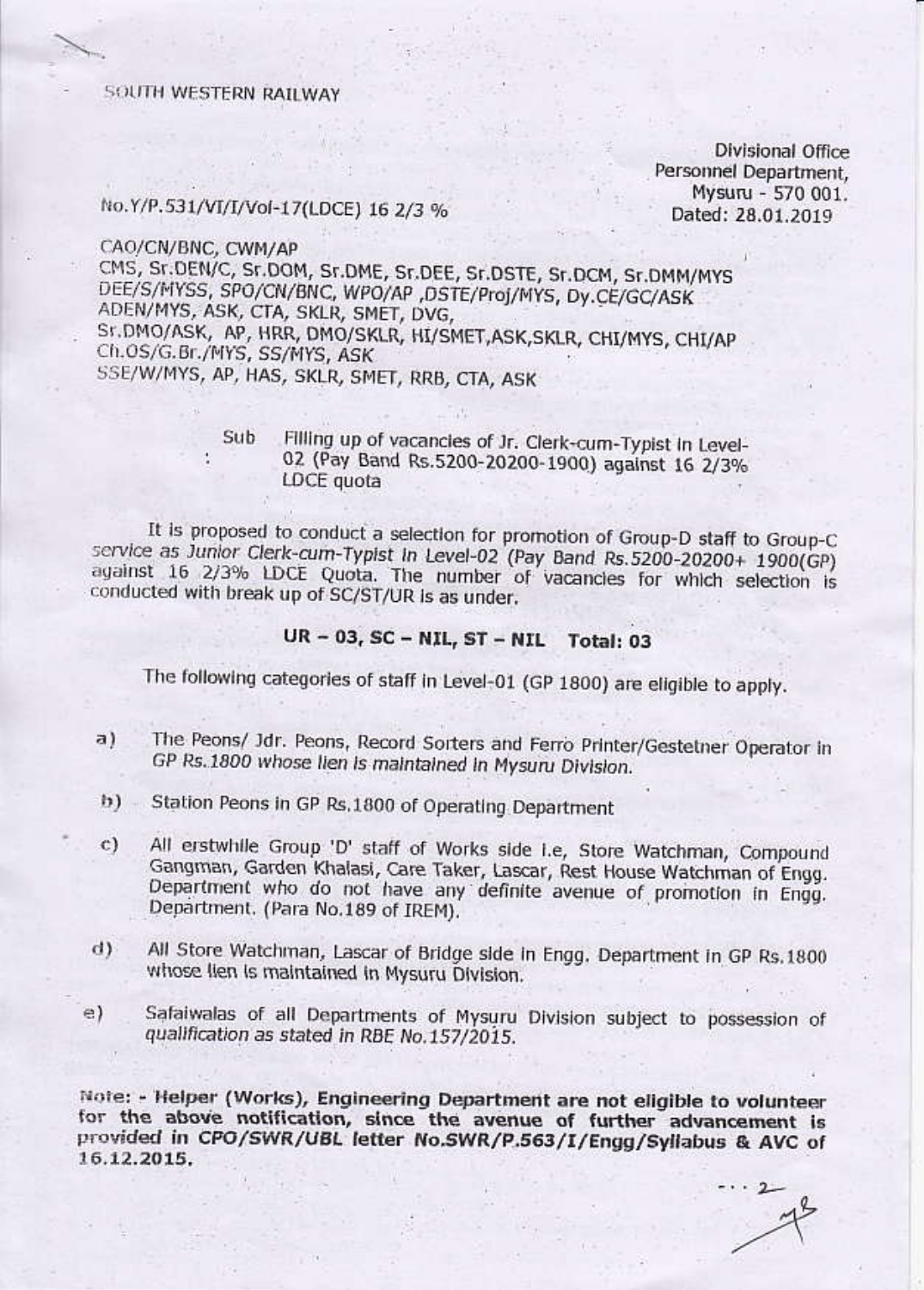The volunteers from the above categories should fulfill the following conditions.

As per R.B.Estt/No.157/2015, for selection of Jr. Clerk-cum-Typist against 16 2/3% LDCE quota, staff of the categories under 01 (a, b, c, d,e) should possess the qualification  $12^{th}$  (+2) stage or its equivalent examination with not less than 50% marks in the aggregate. 50% marks is not to be insisted upon in case of SC/ST/Exservicemen. However existing employees who are in the above categories of staff as on 17.12.2014 with pre-revised qualification i.e. Matriculation are also eligible to volunteer, irrespective of the fact whether they are Gen/OBC/SC/ST/Ex-servicemen as per the extant procedure.

- 1. They should have put in a minimum of 2 years of continuous service in concerned seniority unit on regular measure as on the date of issue of this notification (28.01.2019).
- 2. Substitutes are not eligible to volunteer.
- 3. Group 'D' staff will be required to possess a typing speed of 30 w.p.m. in English or 25 w.p.m. in Hindi. However staff not possessing the same will be required to qualify in the prescribed typewriting test within two years from the date of their promotion and if they fail to qualify the typewriting test within the said period, they will be liable to be reverted. Exemptions from typing test as envisaged in Riy Bd's RBE/ESTT No.02.2017 is applicable.

The selection consists of written test and the written examination consists of two parts I.e., Part-A and Part-B as detailed below and the duration of the examination will be three hours for both the part put together.

PART- A: To test the working knowledge in English language.

PART- B: To test the General standard of intelligence and proficiency through questions of Arithmetic and General knowledge mainly pertaining to Railway matters and matters pertaining to the work he/she has been acquainted with during his/her Railway Service. United March 1995 No. 16.2 formis

The objective type question will include questions of the following types, 'multiple choice', 'filling up the blanks', Stick "true' or 'false'", right or wrong', 'match the following' may include questions requiring one word/line answer, " 'yes' or 'no' ", naming e.g. 5 states, Railways, posts, grades etc.

Part A questions pertaining to English Language proficiency should be answered in English only. However Language option is available to other parts to answer questions in Hindi and English.

In the Question paper 10 % of the marks are to be set on Official Language Act and these questions are to be set as optional questions. The questions on official language policy are not compulsory but optional.

 $-18$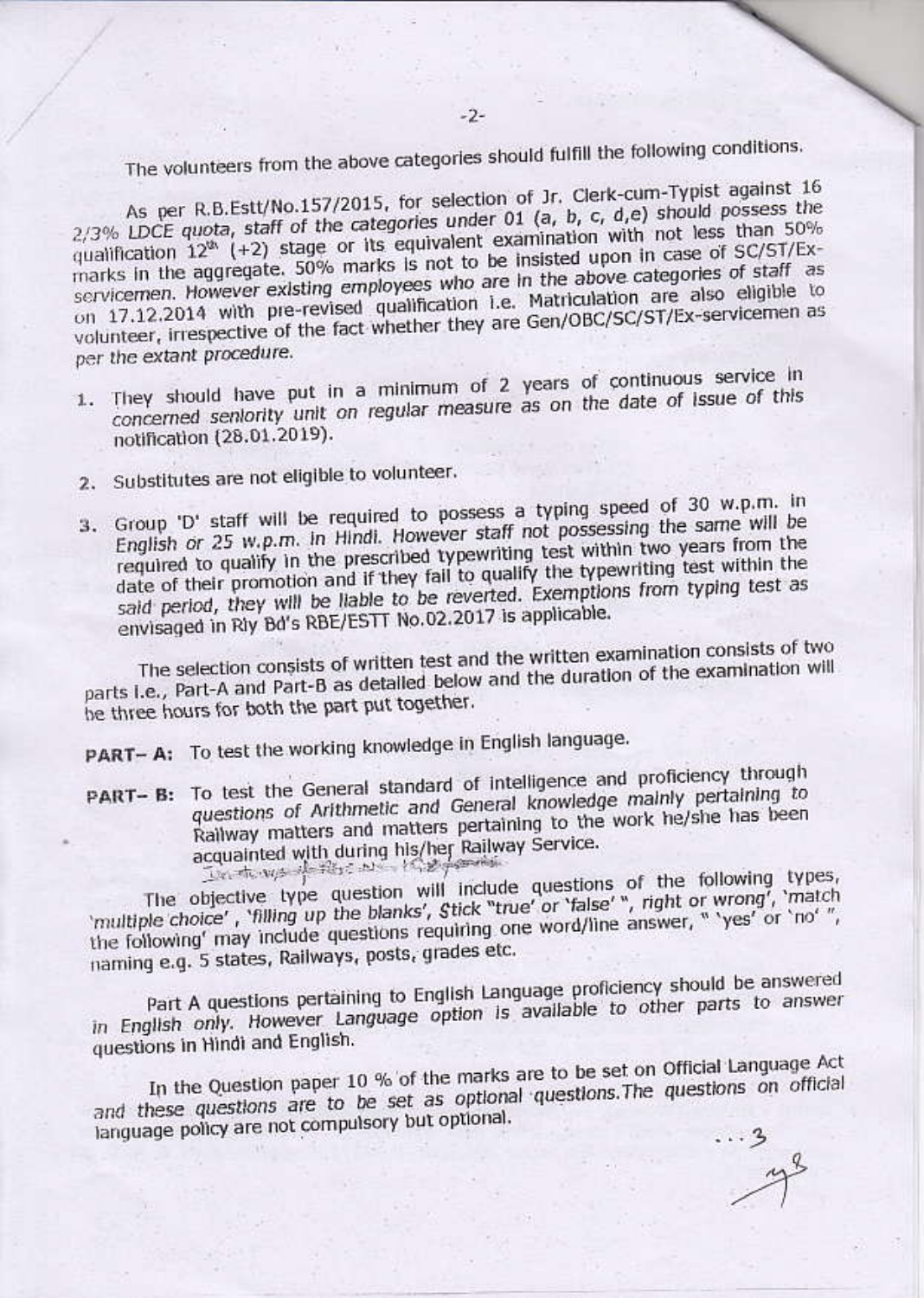Further in terms of Board's letter No.E(NG)I-2006/PMI/18 dated 13.02.2009 (RBE No.29/2009), in the answer to the objective type questions no corrections of any type will be permitted. The correction may be of any one of the following types (the list of illustrative and not exhaustive):-

a) Cutting b) Over writing e) Erasing d) Scoring off a ticked answer in multiplechoice and ticking another answer and, e) Modifying the answer in any way etc. In case any correction is made, that answer shall not be evaluated at all.

In terms of CPO/UBL letter No. SWR/P/R/608/Vol.I dated 13.02.2012, the qualifying percentage of marks for selection of Group 'D' employees to Group 'C' posts is prescribed as under.

| For UR candidates |  | 60% and above in aggregate   Overall aggregate both | written test and record of |
|-------------------|--|-----------------------------------------------------|----------------------------|
| For<br>candidates |  | SC/ST 50% and above in aggregate                    | service.                   |

All those who qualify on the basis of written test and record of service, will be placed in panel in the order of MERIT to the extant of vacancies notified.

Those who volunteer are alerted to be in readiness to attend the written test, the date for which will be intimated shortly. They may also be advised that there will be NO SUPPLEMENTARY EXAMINATION.

Please, notify the staff working under your control and forward their applications in the Proforma enclosed in one bunch with a letter addressed to Sr.DPO/MYS so as to reach this office on or before 18:00 hrs on 27.02.2019.

In terms of Railway Board's letter No.E(NG)2000/PM1/41 dated 07.08.2003, ACS No.150 to Para 215, Chapter-II, Section-B of IREM/VOL.II (1989 Edition), the selection will consist of WRITTEN EXAMINATION ONLY to assess the Professional Ability of the candidates. In terms of RBE No.196/2018 of 14.12.2018, the question paper will be 100% objective type. All the Questions will be multiple choice only. There shall be negative marking for incorrect answers. One third of marks allotted for each Question will be deducted for wrong answer.

In terms of PCPO/SWR letter No. SWR/P/R/608/Vol.I dt. 10.11.2011. "In case a candidate opts to answer questions in local regional language, he/she is permitted to do so. However since knowledge of English is also necessary for a Clerk this will be tested through questions on English, which have to be answered in English language only. Question paper will be set in bilingual format i.e, English/Hindi...

Those volunteers who opt to answer in local regional language i.e, only in Kannada, shall indicate the same in their applications invariably. No changes are accepted subsequently.

Applications with the following deficiencies will be summarily rejected:

| a)           | Incomplete applications,                                                                                                      |
|--------------|-------------------------------------------------------------------------------------------------------------------------------|
| b)           | Unsigned applications,                                                                                                        |
| $\mathbf{C}$ | Application signed in capital letters                                                                                         |
| d            | Applications not forwarded through controlling Supervisory Officials & without<br>signature, date & seal of Office Supervisor |
| e)           | In case a candidate who does not fullfill the terms & conditions stipulated<br>above, and they need not apply.                |
|              |                                                                                                                               |

 $-3-$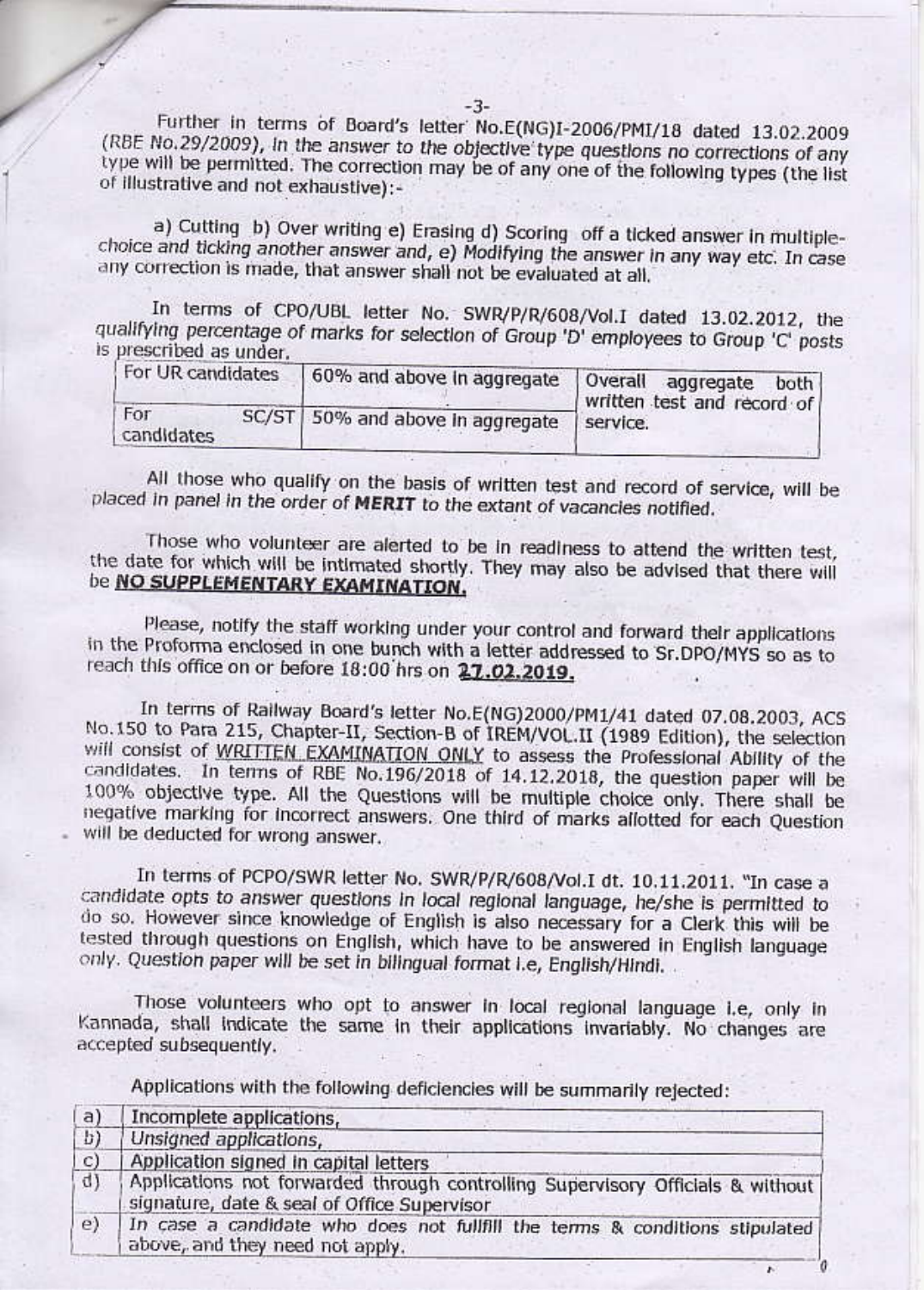Applications received after 27.02.2019 will not be considered under any circumstances.

 $-4-$ 

All Supervisory Officials should give wide publicity of this notification duly exhibiting the same on the Notice Board.

**Encl: One Application Proforma.** 

 $290119$ um '(S.M.SAHADEVAN)

DPO-I/MYS for Sr.DPO/MYS

Copy to: PS/DRM & PS/ADRM/MYS- for kind information of DRM & ADRM please DPO/II/MYS Sr.Steno to Sr.DPO/MYS OS/Confidential Sec DS/SWRMU, DS/AISCSTREA, DS/AIOBCREA, Notice Board Ch.OS/IPAS: - for placing the notification in the Face Book.